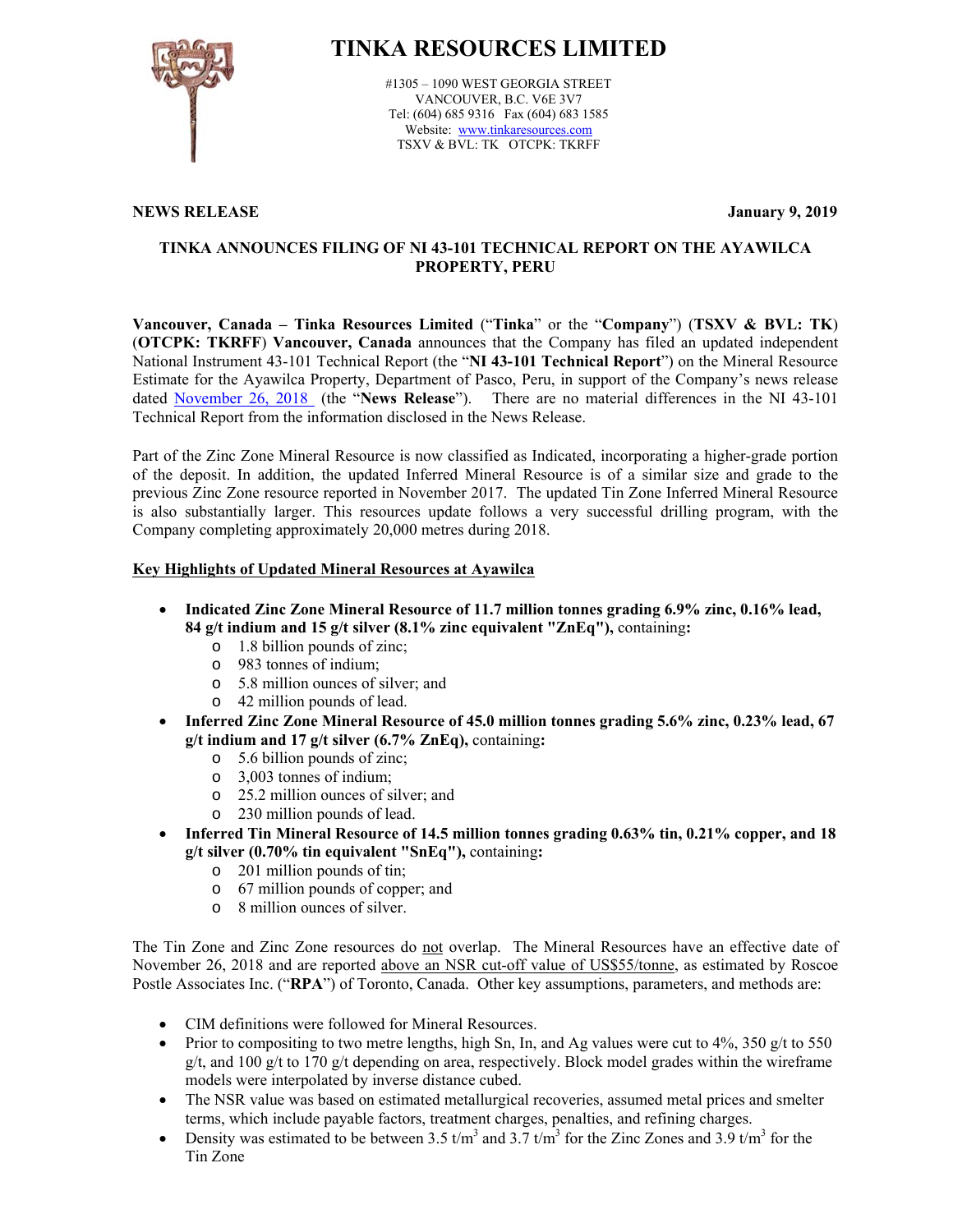- The drill hole spacing within the area assigned as Indicated category commonly ranges from 40 m to 70 m
- For the Zinc Zone
	- o Metal price assumptions were: US\$1.15/lb Zn, US\$300/kg In, US\$15/oz Ag, and US\$1.00/lb Pb. Metal recovery assumptions were: 90% Zn, 75% In, 60% Ag, and 75% Pb. The NSR value for each block was calculated using the following NSR factors: US\$15.34 per % Zn, US\$4.70 per % Pb, US\$0.18 per gram In, and US\$0.22 per gram Ag.
	- o The NSR value was calculated using the following formula:  $NSR = Zn(\%)^*US$15.34+Pb(\%)^*US$4.70+In(g/t)*US$0.18+Ag(g/t)*US$0.22$
	- o The ZnEq value was calculated using the following formula:  $ZnEq = NSR/US$15.34$
- For the Tin Zone:
	- o Metal price assumptions were: US\$9.00/lb Sn, US\$2.85/lb Cu, and US\$15/oz Ag. Metal recovery assumptions were: 86% Sn, 75% Cu, and 60% Ag. The NSR value for each block was calculated using the following NSR factors: US\$155.21 per % Sn, US\$37.59 per % Cu, and US\$0.22 per gram Ag.
	- o For the Tin Zone, the NSR value was calculated using the following formula:
	- o US\$NSR =  $Sn(\%)$ \*US\$155.21+Cu(%)\*US\$37.59+Ag(g/t)\*US\$0.22
	- o The SnEq value was calculated using the following formula:
	- o  $SnEq = NSR/US$155.21$

There are no known legal, political, environmental or other risks that could materially affect the potential development of the Mineral Resources.

The Updated Mineral Resources disclosed in this press release have been estimated by Ms. Dorota El Rassi, P.Eng., and Mr. David Ross, P.Geo., both employees of RPA and independent of Tinka. By virtue of their education and relevant experience, Ms. El Rassi and Mr. David Ross are "Qualified Persons" for the purpose of National Instrument 43-101. The Mineral Resources have been classified in accordance with CIM Definition Standards for Mineral Resources and Mineral Reserves (May, 2014). Both Ms. El Rassi, P.Eng. and Mr. David Ross, P.Geo. have read and approved the contents of this news release as it pertains to the disclosed Mineral Resource estimates.

The NI 43-101 Technical Report may be found under the Company's profile on SEDAR at www.sedar.com and on the Company's website at www.tinkaresources.com.

As announced by the Company on November 28, 2018, the Company's Preliminary Economic Assessment ("PEA") on the Ayawilca Zinc and Tin Project in Peru, is well underway. Wood (formerly Amec Foster Wheeler) in Lima, Peru, has been engaged as lead consultant to prepare the PEA.

## **About Tinka Resources Limited**



Tinka is an exploration and development company with its flagship property being the 100%-owned Ayawilca carbonate replacement deposit (CRD) in the zinc-lead-silver belt of central Peru, 200 kilometres northeast of Lima. The Ayawilca Zinc Zone contains 11.7 Mt of Indicated Resources grading 6.9% zinc, 0.2% lead, 15 g/t silver and 84 g/t indium and 45.0 Mt Inferred Resources grading 5.6% zinc, 0.2% lead, 17 g/t silver and 67 g/t indium. The Ayawilca Tin Zone contains an Inferred Mineral Resource of 14.5 Mt at 0.63% tin, 0.21% copper & 18 g/t silver (November 26, 2018 release). A maiden PEA is underway, with results anticipated in the first half of 2019. The Qualified Person, Dr. Graham Carman, Tinka's President and CEO, and a Fellow of the Australasian Institute of Mining and Metallurgy, has reviewed and verified the technical contents of this release.

On behalf of the Board,

"*Graham Carman*" Dr. Graham Carman, President & CEO

**Investor Information:**  www.tinkaresources.com Rob Bruggeman 1.416.884.3556 rbruggeman@tinkaresources.com **Company Contact:** Mariana Bermudez, 1.604.699.0202 info@tinkaresources.com